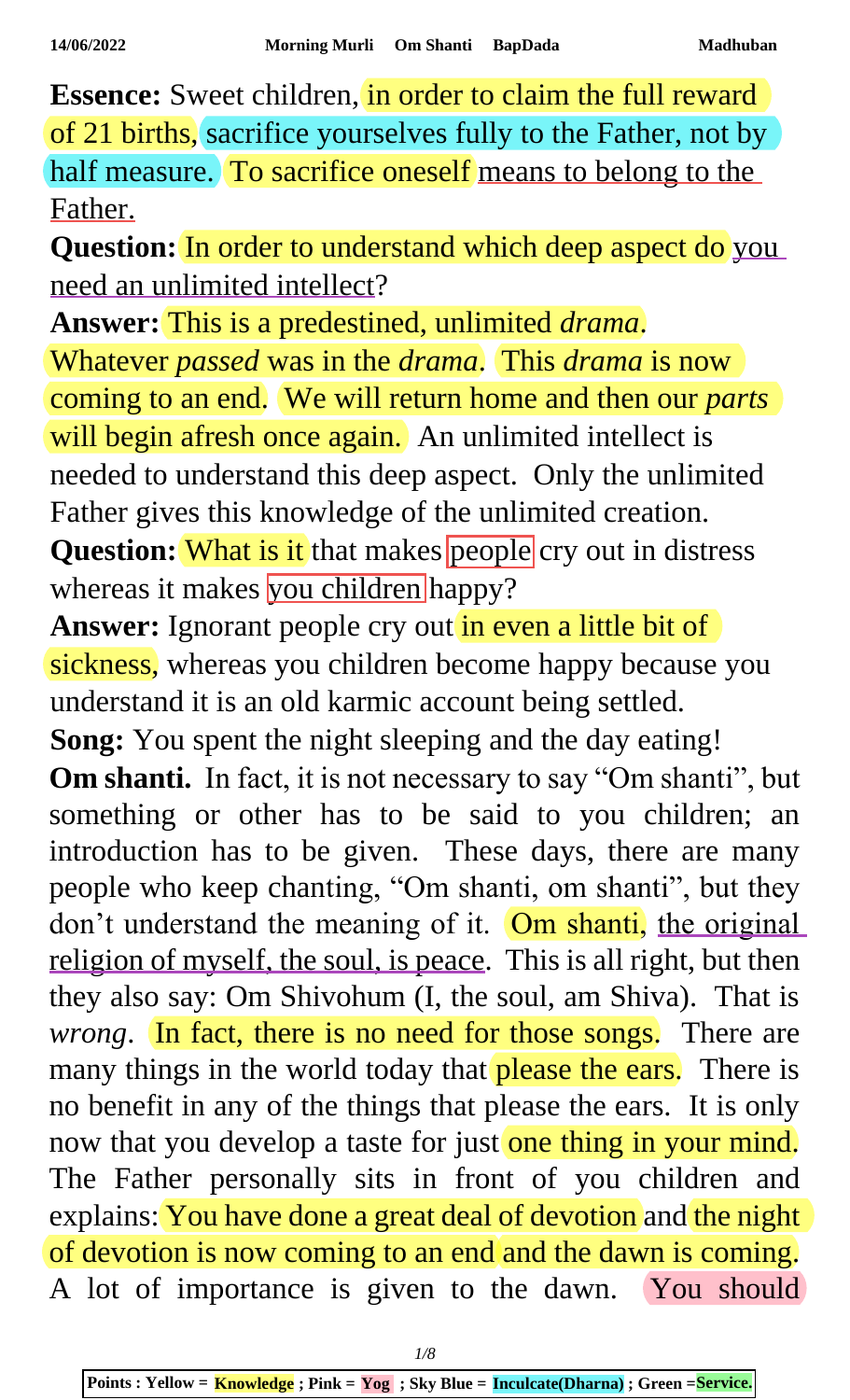remember the Father at the time of dawn. People do a lot of devotion at the time of dawn. They also turn the beads of a rosary. This system of the path of devotion has continued. The Father says: Children, this play is coming to an end and the cycle will now *repeat*. There will be no need for devotion there. Those people say one meets God after having performed devotion. Everyone remembers God when they experience sorrow. When people have any difficulty or illness, they remember God. Only devotees remember God. There is no devotion in the golden and the silver ages. Otherwise, that too would become a *cult* of devotion. First, there is devotion, then knowledge and then disinterest. After devotion, it is the day once again; the new world is called the day. The words devotion, knowledge and disinterest are accurate. Disinterest in what? Disinterest in the old world and old relations etc. People desire to go to Baba, to the land of liberation. After performing devotion we will definitely meet God. Only the devotees will meet God, the Father. It is God's task to give salvation to the devotees. You do not need to do anything other than simply to recognise the Father. The Father is the Seed of the human world tree. It is called an inverted tree. It is very easy to understand how the tree emerges from the Seed. You now understand how studying those scriptures such as the Vedas, scriptures, the Granth etc. and doing penance and tapasya etc. belong to the path of devotion. It is not the true path to meet God. Only God shows the true path to liberation and liberation-inlife. You understand that the *drama* is about to be completed. Whatever has *passed* was in the *drama*. A broad unlimited intellect is needed to understand this. Only the unlimited Master gives the unlimited knowledge of the beginning, the middle and the end of the entire world. He is called the Creator, the God of Knowledge (Gyaneshwar). Gyaneshwar means God who has knowledge. This is called *spiritual knowledge*, *Godfatherly*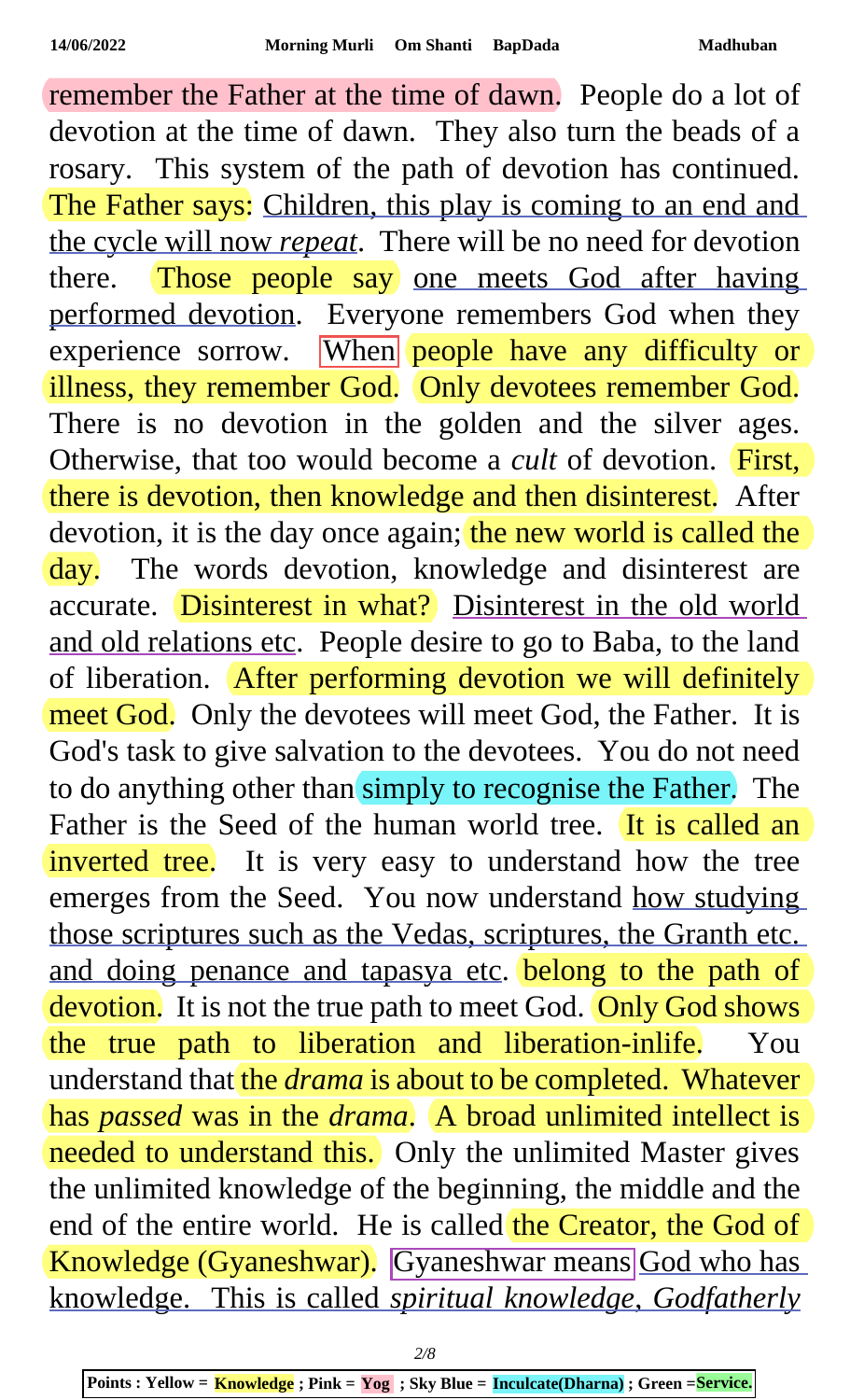*knowledge*. You have become *Godfatherly students*. Definitely, God speaks: I teach you Raja Yoga. Therefore, God is also the *Teacher*. You are *students* as well as children. Children receive the inheritance from the Grandfather. This is a very easy matter. If a child is not worthy, his father throws him out. Those who are good helpers in business etc. receive their share as well. You children also have a right to the property of the Grandfather. He is incorporeal. You children understand you are claiming your inheritance from your Grandfather. He is the One who establishes heaven. He is *knowledge-full*. Brahma, Vishnu and Shankar are not called the Purifier; they are deities. They are not known as bestowers of salvation. There is only the One who does that and everyone remembers that One. Because people do not know the Father, they say God is in everyone. If people have a vision, they think it was Hanuman who gave them the vision. They say that God is omnipresent. If you have faith in anything, you receive a vision. However, here, it is a question of studying. The Father says: I come and teach you children. You can see how He teaches: He teaches in an ordinary way, just as other *teachers* teach. A *barrister* will make someone a *barrister* like himself. You understand who made Bharat into heaven and where the deities of the sun dynasty, who lived in Bharat, came from. People do not know this at all. It is now the confluence. You are standing at the confluence; no one else is at the confluence. The meeting of the confluence is so beautiful! You children have come to meet your Father. This meeting is very beneficial. There is no attainment through the other kumbh melas etc. The confluence is said to be the true meeting of kumbh. It is said that souls and the Supreme Soul were separated for a long time, and that, afterwards, a beautiful meeting took place. This time is very beautiful. The time of the confluence is so beneficial because it is only at this time that there is benefit for everyone. The Father comes and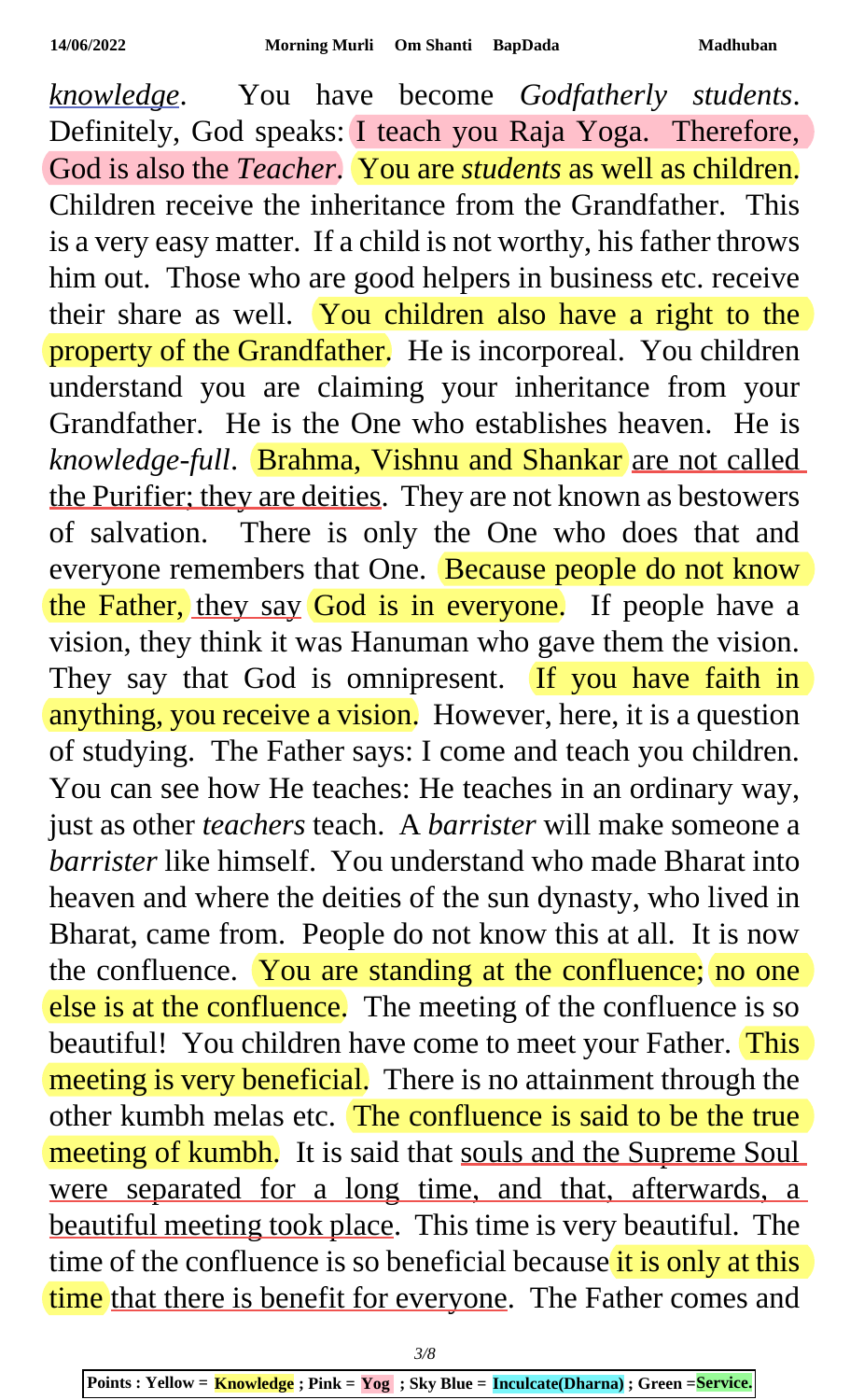teaches everyone. He is incorporeal, a *star*, but an oval image has been kept in order to explain. They would not understand anything simply with a point. You can explain that each soul is a *star* and the Father is also a *star*. As is a soul, so the Supreme Father, the Supreme Soul; there is no difference. You souls are numberwise. There is so much *knowledge* in the intellects of some, whereas there is just a little knowledge in the intellects of others. You now understand how we souls experience 84 births. Each one has to suffer for his own karmic accounts. When a person becomes ill, it means he is settling his own accounts. Do not have the thought: We are Godly children, so why are we suffering? The Father has explained that these are the sins of innumerable births. Although someone may be a kumari, and a kumari would not have committed any sin now, the karmic accounts of innumerable births have to be settled. Baba has explained that if you do not tell about the sins committed during this birth, they continue to increase. If you tell Baba about them, they do not increase. Bharat was the most pure; Bharat is now the most impure. So, they also need to make a lot of effort. Those who do a lot of *service* understand they will claim a high *number*. If any karmic accounts still remain, there will have to be suffering. This suffering can be settled in happiness. If something happens to ignorant people, they start crying out. Here, you settle it in happiness. We were pure and we later became most impure. We have received these costumes to play our *parts*. It is now in your intellects that you have become most impure. You have to make a great deal of effort. You should not be surprised at someone else's sickness. Just look how Krishna's name is remembered as "The ugly and beautiful one". Yet those who created the pictures do not understand. Sometimes, they show Radhe as fair and Krishna as dark blue. They understand that Radhe is a kumari, and so they give her respect. They wonder how she could be ugly.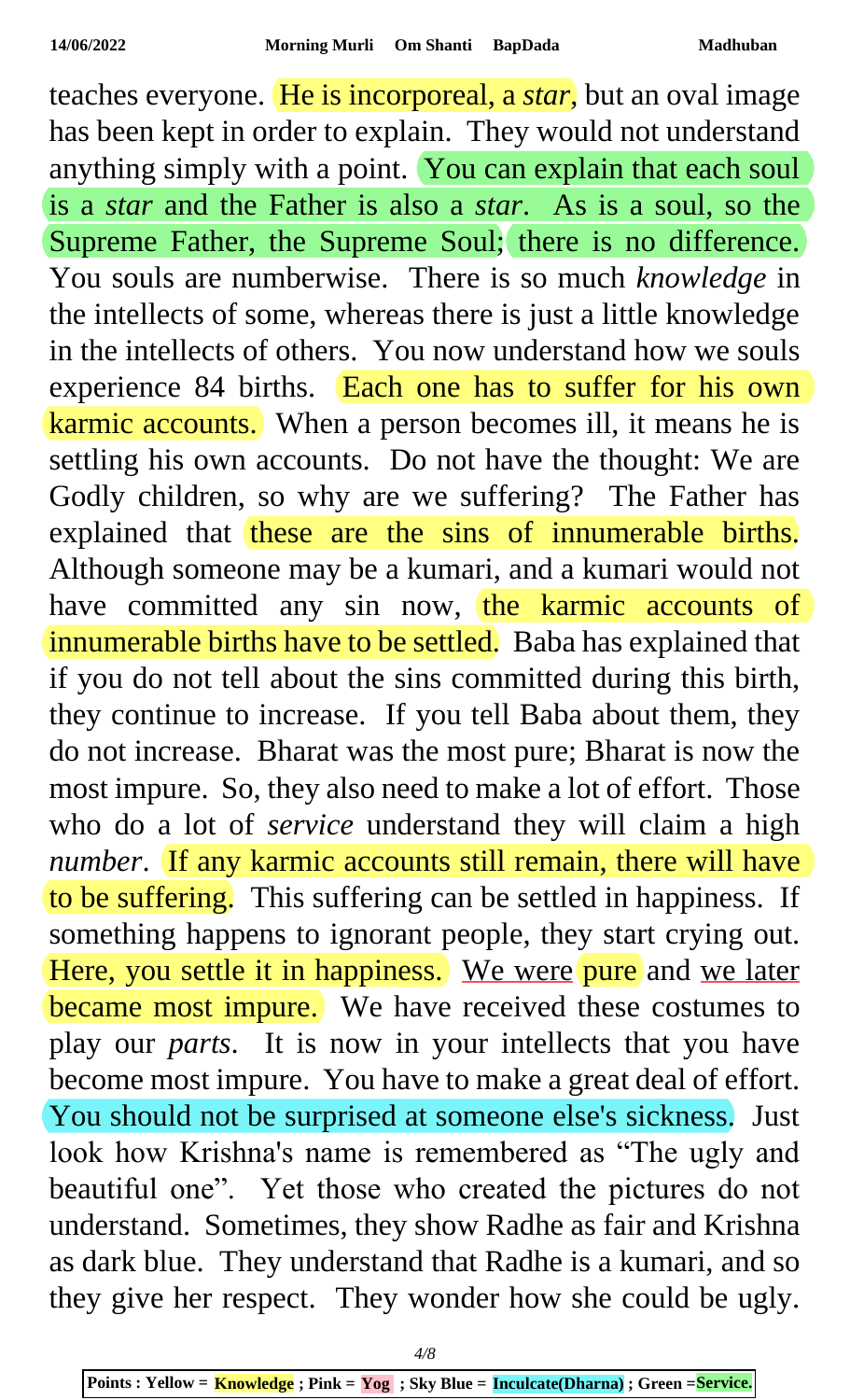You understand all of these things. Those who belonged to the deity religion now consider themselves to be Hindus. You uplift your clan on the basis of shrimat. You have to purify the entire clan. You have to *salvage* them and uplift them. So you are the *Salvation Army*. The Father alone takes you away from degradation and into salvation. He is the one who is praised as the *Creator*, the *Director* and also the principal *Actor*. How is He an *actor*? The Purifier Father comes into an impure world and makes everyone pure, so He is the main *Actor*, is He not? Brahma, Vishnu and Shankar are not called Karankaravanhar. You can now say from experience that Baba, who is called Karankaravanhar, is playing His *part* at this time. He would play His *part* at the confluence age. No one knows Him. People start to fall after they become 16 degrees. Gradually, the degrees decrease. The degrees decrease a little in every birth. We have to take eight births in the golden age. According to the *drama*, the degrees decrease in every birth. It is now the time to ascend. When we have climbed up fully, we will gradually descend again. You children know that the kingdom is now being established. All varieties are needed in a kingdom. Those who follow shrimat well claim a high status, but even they need to ask for advice. Only when you give your full account to Baba can Baba then advise you. Do not think that Baba knows everything. He knows the beginning, the middle and the end of the world, but He would not sit and know what is in each one's heart. He is *knowledgefull*. Baba says: I know the beginning, the middle and the end, and this is why I am able to tell you: This is how you fall and then this is how you ascend. This is in the *part* of Bharat. Everyone performs devotion. Those who perform the maximum devotion should receive salvation first. They were worthy of worship and they took 84 births. They are the ones who performed devotion, numberwise. You may have led a good life now, but there are still the sins of previous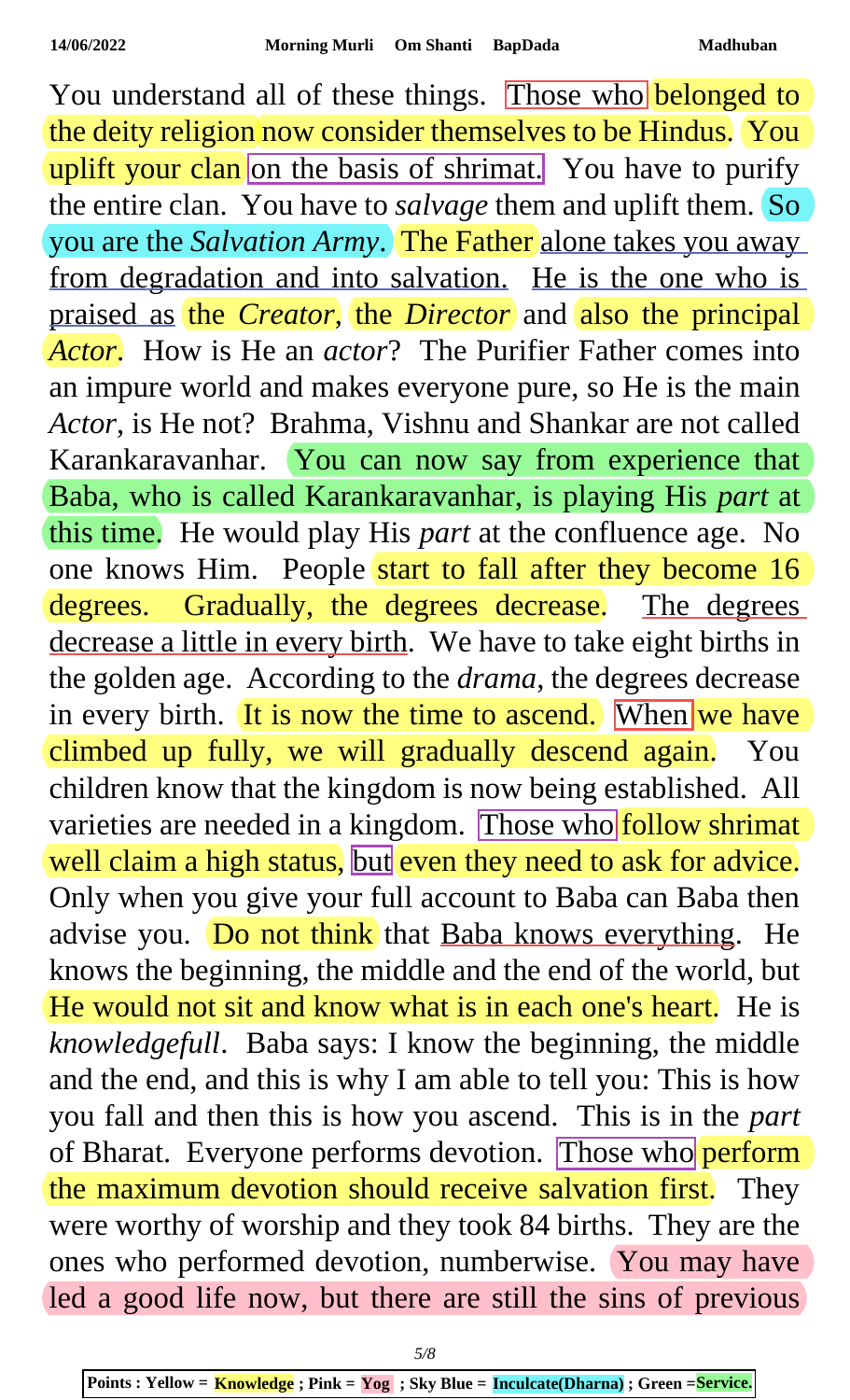births. Only with the power of remembrance can they be cut away. Remembrance is *difficult*. Baba says to you: If you sit in remembrance, your bodies become free from disease. You receive the inheritance of peace, happiness and purity from Baba. Simply by having remembrance you also receive a body free from disease as well as a long lifespan. Through *knowledge* you become trikaldarshi. No one understands the meaning of being trikaldarshi. There are many people with occult powers. Even while sitting here, they see the *Parliament of London*. However, there is no benefit in having such occult powers. Some also receive visions, not with their physical eyes, but in a divine vision. At this time, everyone is ugly. You sacrifice yourselves, that is, you belong to the Father. Baba too sacrificed himself completely. Those who sacrifice themselves by half measure only receive half. Baba sacrificed himself; he sacrificed everything he had. All those who sacrifice themselves receive attainment for 21 births. This is not a question of suicide. Someone who commits suicide is known as a great sinner. If a soul kills his own body, it is not good. A person might cut the throat of someone else, but this means to cut your own throat. This is why someone who commits suicide is known as a great sinner. The Father explains everything so clearly to the sweetest children. You understand that I come cycle after cycle at the confluence age to this kumbha mela. This is the same Mother and Father. Children say: Baba, You are our everything. Baba also says: O children, you souls belong to Me. You children know that Shiv Baba has come as He did a cycle ago. He is decorating those who have taken the full 84 births. You souls understand that Baba is *knowledge-full* and the Purifier. He is now giving us total *knowledge*. He alone is the Ocean of Knowledge. Here, there is nothing of the scriptures. Here, you have to forget everything including your own bodies and consider yourselves to be souls. Since you belong to the one Father,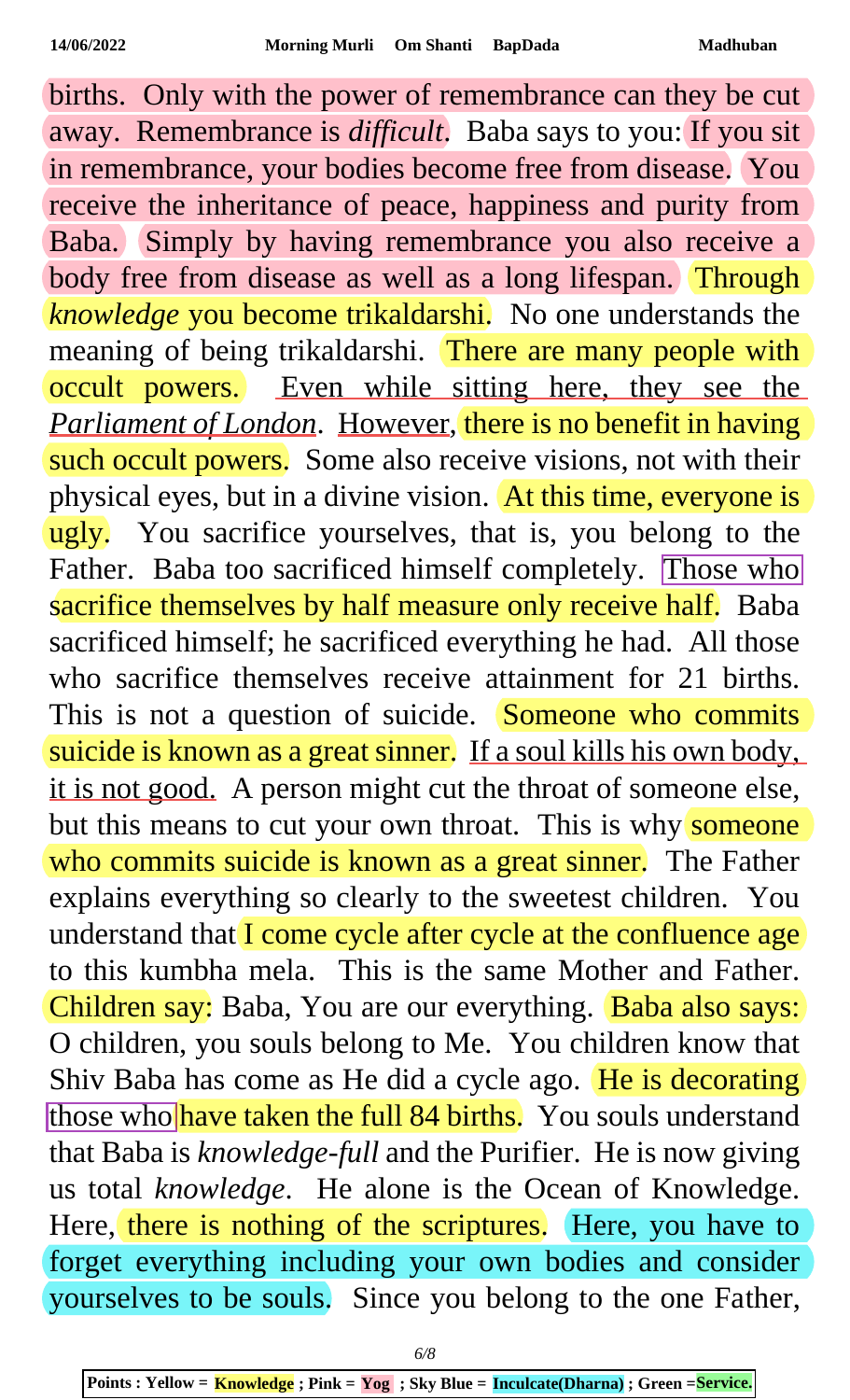you must forget everything else. You must break your intellects' yoga away from all others and connect them to the One. It is also sung: We will only connect ourselves to You. Baba, we will sacrifice ourselves completely. The Father says: **I too sacrifice Myself to you.** Sweet children, I make you into the masters of the kingdom of the whole world. **I am** altruistic. People might say they are doing selfless service, but they still receive the fruit of it. The Father does altruistic service; only you understand this. When souls say they do altruistic service, where did they learn that? You know that only Baba does altruistic service. He only comes at the confluence of the cycles and He is now personally sitting in front of you. The Father Himself says: **I am incorporeal. How** can I give you this inheritance? How can I tell you the knowledge of the beginning, the middle and the end of the world? There isn't any question of inspiration in this. People celebrate the birth of Shiva, so I do come. I come into Bharat. He tells us the praise of Bharat. Bharat was very great and completely pure. It is now once again becoming that. The Father has so much *love* for you children. Achcha.

To the sweetest, beloved, long-lost and now-found children, love, remembrance and *good morning* from the Mother, the Father, BapDada. The spiritual Father says namaste to the spiritual children.

## **Essence for dharna:**

- 1. Bring benefit to your clan on the basis of shrimat. Make your entire clan pure. Give your true account to the Father.
- 2. With the power of remembrance, make your body free from disease. Sacrifice yourself completely to the Father. Break your intellect's yoga away from all others and connect it to the One.

**Points : Yellow = Knowledge ; Pink = Yog ; Sky Blue = Inculcate(Dharna) ; Green =Service.**